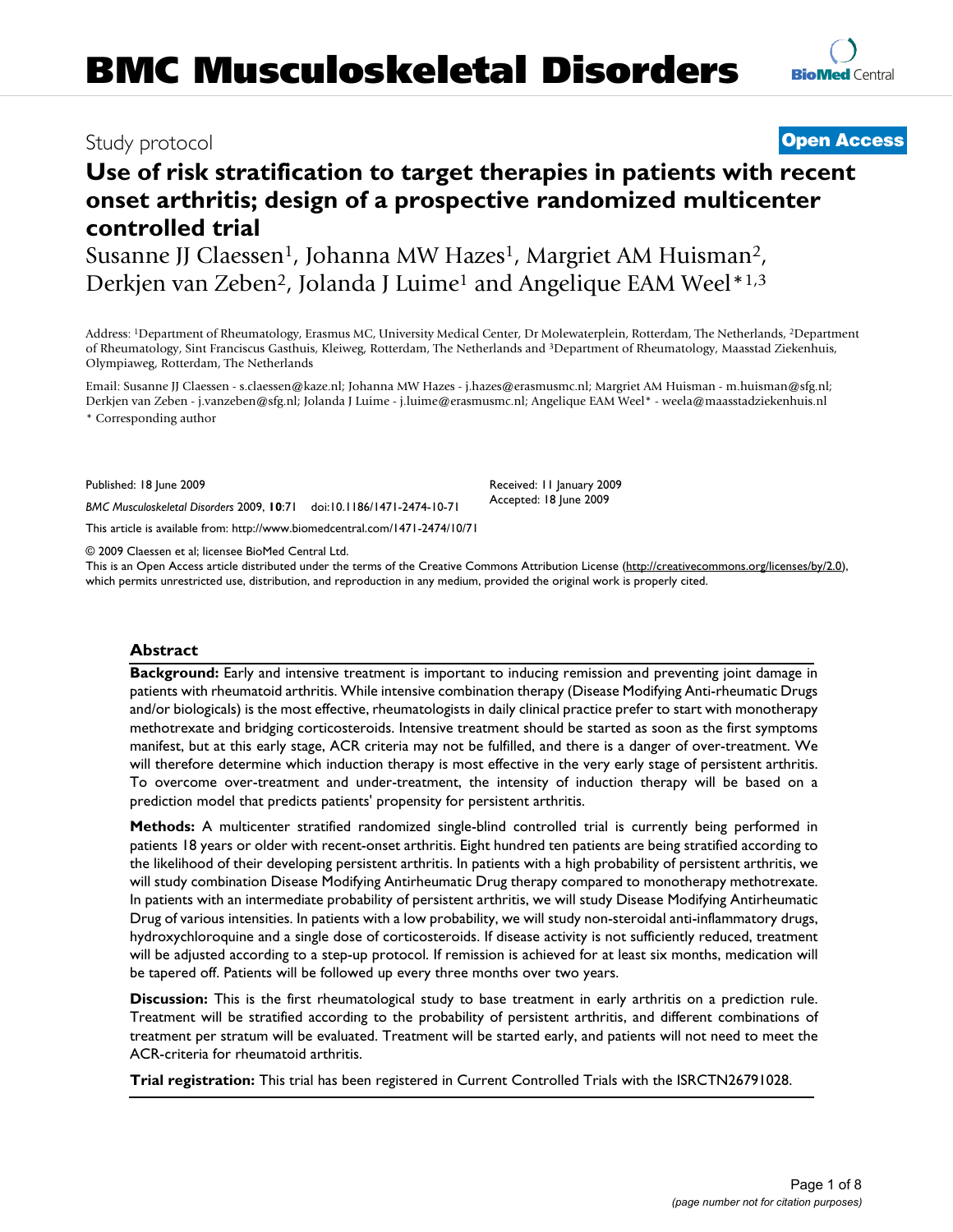## **Background**

Rheumatoid arthritis (RA) is a chronic inflammation of the joints that causes structural joint damage, affecting daily physical functioning and often limiting social functioning and work participation. [1-7] Its prevalence in Europe is around 1%.[8] Although its primary cause is unknown, multiple genetic and environment factors seem to be involved.[9] While no cure has been found, combinations of disease-modifying anti-rheumatic drugs (DMARDs) and biologicals have proved very effective in reducing disease activity and radiological progression, especially when given early in the disease course. [10-22]

The studies to have reported this were all performed in patients who fulfilled the ACR criteria of RA. But if the treatment of RA is to be improved, it is necessary to go beyond the ACR criteria, a number of which apply to features of later stages of the disease, and are thus insensitive in early rheumatoid arthritis.[23]

The need for earlier treatment is recognized by the EULAR, who recommend not only that "patients at risk of developing persistent or erosive arthritis should be started with DMARDs as early as possible, even if they do not yet fulfil established classification criteria for inflammatory rheumatological diseases," but also "among the DMARDS, methotrexate is considered to be the anchor drug, and should be used first in patients at risk of developing persistent disease."[24] However, it is unclear which criteria should be used for the early identification of persistent disease.

One way of identifying patients at risk for persistent disease would be by using early arthritis-prediction models[25,26], none of which have yet been used for treatment decisions in daily practice. Visser et al developed a prediction rule with seven factors: 1.) symptom duration at the first visit, 2.) morning stiffness for at least one hour, 3.) arthritis in three or more joints, 4.) bilateral compression pain in the MTP joints, 5.) IgM-RF positivity, 6.) anti-CCP positivity, and 7.) erosions on radiographs of the hands or feet. The odds ratio (OR) of each variable was simplified by substituting the ORs with weighted scores from 0 to 13 points. The range of probabilities to which this translated lay between a 10% probability of developing persistent arthritis when one point was scored, and a 99% probability when 13 points were scored. Greater detail is available in Visser et al.[26]

The main aim of the present study is to determine which prediction-guided treatment strategy is superior in patients with recent-onset arthritis who, on the basis of the Visser Prediction rule, are stratified as having a low, intermediate or high risk of developing persistent arthritis.

## **Methods**

#### *Study design*

The Treatment in the Rotterdam Early Arthritis Cohort (tREACH) is a multicenter stratified randomized singleblind controlled trial. Patients aged  $\geq 18$  years with at least one arthritis (symptom duration less than one year) will be invited to participate. After providing written informed consent, eligible patients will be stratified into three groups according to the likelihood (on the basis of the prediction model of Visser described previously) of their progressing to persistent arthritis. Patients in each stratum will be randomized to three treatment strategies (a socalled 3 × 3 design). Variable block randomization will be accomplished by a coordination center by telephone during working hours. Treatment strategy will be predefined for the first year, after which the rheumatologist will be free to prescribe as they see fit. Follow-up will take place every three months over a period of two years.

## *Recruitment*

Patients are currently being recruited from a large prospective cohort study, the Rotterdam Early Arthritis Cohort (REACH study). This includes patients aged  $\geq 16$  years who live in the area of Rotterdam and have inflammatory joint complaints whose symptoms they have had for less than one year. The REACH study is being conducted in cooperation with the general practitioners in the region.[3,5]

To be included in the present study, patients should have had at least one arthritis confirmed by a rheumatologist. They will be excluded 1.) if they are were diagnosed with a crystal arthropathy, infectious or post-infectious arthritis, or an autoimmune rheumatic disorder other than RA; 2.) if they have been on DMARD therapy, corticosteroids within the last three months, or on concomitant treatment with any experimental drug; or 3.) if there are any of the following: contra-indications for the initial study medication (history of chronic liver disease; excessive alcohol and drug use; pregnancy or the desire to become pregnant during the study; childbearing potential without adequate contraception; or the following laboratory abnormalities: leucopenia (<  $3.0 \times 10^9$ /l), thrombocytopenia (<  $150 \times 10^9$ /l), ASAT/ALAT > double the upper normal value creatinine level > 150 μmol/l).

#### *Interventions*

The medical interventions evaluated in tREACH include three conventional DMARDs: methotrexate (MTX), sulfasalazine (SSZ) and hydroxychloroquine (HCQ). Since intensive treatment is important early in the disease course, this trial is designed to produce the greatest treatment differences during the first three months of therapy (induction therapy).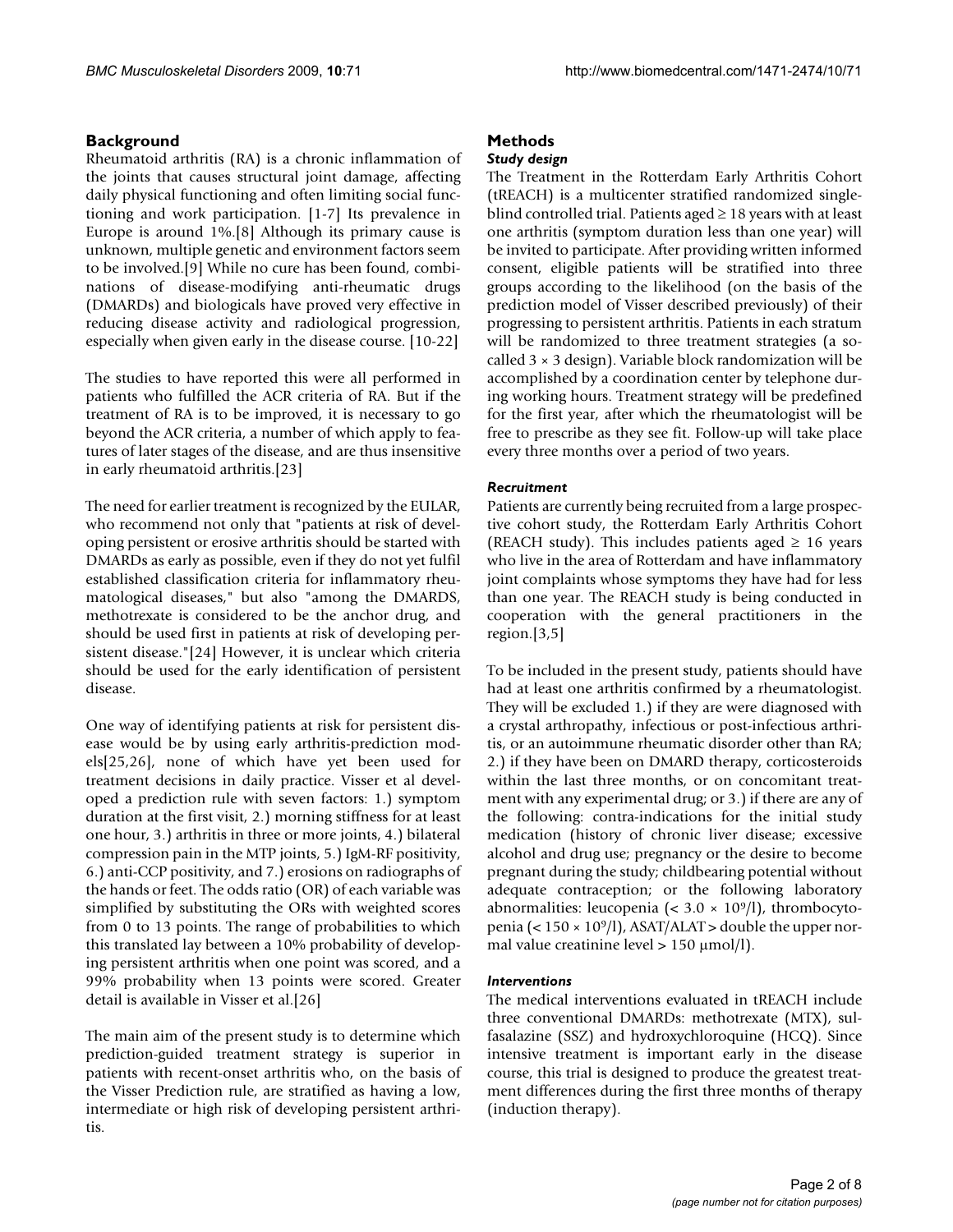In this  $3 \times 3$  design, three treatment strategies will be evaluated per probability stratum:

1. A high-probability group (HP), in which the risk of developing persistent arthritis is >70%

2. An intermediate-probability group (IP), in which this risk lies between 30% and 70%

3. A low-probability group (LP), in which this risk is < 30%

Treatment strategies will be tightly controlled, with patients being examined every three months.[27] The aim of treatment is to reduce disease activity as expressed by the Disease Activity Score (DAS)  $\leq$  2.4.[28] If initial treatment fails (DAS>2.4), the treatment will be intensified using the next step of the prescribed treatment strategy. If the DAS  $\leq$  2.4, initial treatment will be continued; if the patient meets the criteria for remission ( $\text{DAS} \leq 1.6$ ) over three successive visits, it will be tapered off. If there is a discrepancy between the DAS score and the opinion of the rheumatologist, an additional DAS will be performed two weeks later. If the discrepancy persists, the initial DAS will be used.

#### *Induction therapy*

Figures 1, 2 and 3 show the the types, dosages of induction and step-up therapy for the three probability groups.

In the HP group, the three induction therapies are:

- Combination DMARD (MTX, SSZ and HCQ) therapy with single-dose corticosteroids intramuscularly
- Combination DMARD (MTX, SSZ and HCQ) therapy with cumulative high-dose corticosteroids
- MTX with cumulative high-dose corticosteroids



\*: 3 months \*\*: 6 months \*\*\*: 9 months \*\*\*\*: 12 - 36 months

#### Figure 1

**Medication strategies in the high-probability group**. Dosages: MTX: 25 mg/week oral or subcutaneously. SSZ: 2 grams/ day. HCQ: 200 mg twice a day. Single-dose corticosteroids intramuscularly: kenacort 80 mg once intramuscularly, or depomedrol 120 mg once intramuscularly. Prednisone scheme: Week 1–4 15 mg a day. Week 5–6: 10 mg a day. Week 7–8: 5 mg a day. Week: 9–10: 2.5 mg a day. Etanercept: 50 mg once a week subcutaneously. Adalumimab: 40 mg once every two weeks subcutaneously. Rituximab: 1 gram intravenously, repeated after two weeks. Leflunomide: 20 mg once daily.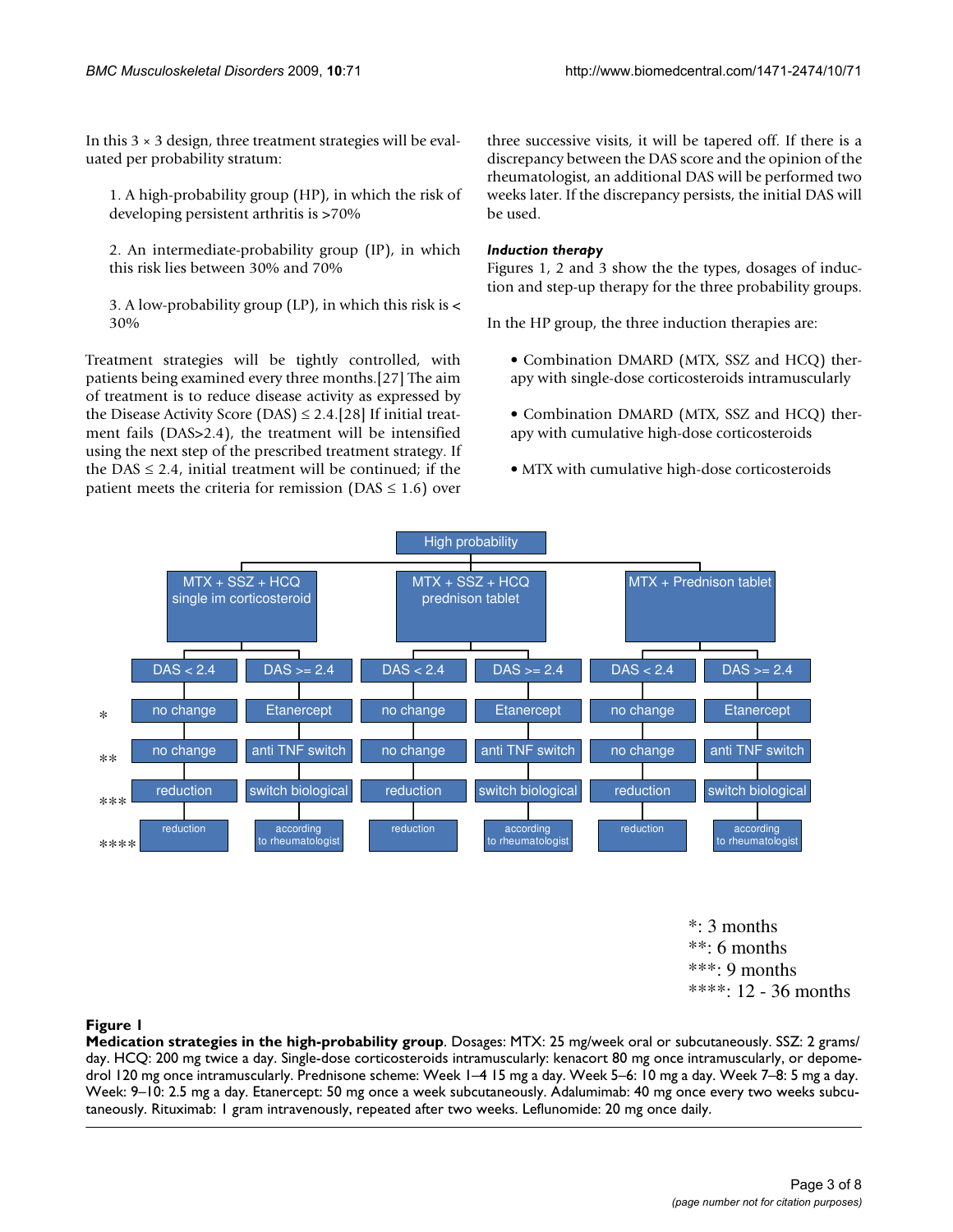



In the high probability group, osteoporosis prophylaxis (risedronate 35 mg once a week; combination of calcium and vitamin D 500/440) will be given to patients who are treated with cumulative high-dose corticosteroids during induction therapy.

In the IP group, the three induction therapies are:

- MTX
- Cumulative high-dose corticosteroids
- HCQ

In the LP group, the three induction therapies are:

- Naproxen
- Single-dose corticosteroids intramuscularly
- HCQ

## *Treatment failure (DAS > 2.4)*

If DAS>2.4, the DAS will be measured every three months, and treatment will be intensified by step-up therapy according to the next step of the treatment protocol (figure 1, 2 and 3).

For patients in the HP group step-up therapy will be the combination of MTX and anti-TNF  $\alpha$  (Etanercept), if therapy still fails after 3 months patients will be switched to another anti-TNF  $\alpha$  (Adalumimab). [29-31] The final step-up will be B-cell depletion (Rituximab).

The initial step-up in the IP group and LP group will be the combination DMARDs (MTX-SSZ-HCQ). If failure persists treatment will be intensified to the combination of MTX and anti-TNF  $\alpha$  (Etanercept), and finally to another anti-TNF α (Adalumimab).

## *Disease remission (DAS* ≤ *1.6)*

In all probability, if remission (DAS  $\leq$  1.6) is achieved over three consecutive visits, a group's medication will be tapered off. Step-down of therapy in patients using the combination of MTX-SSZ-HCQ will start with tapering SSZ in the first three months, followed, if this is successful,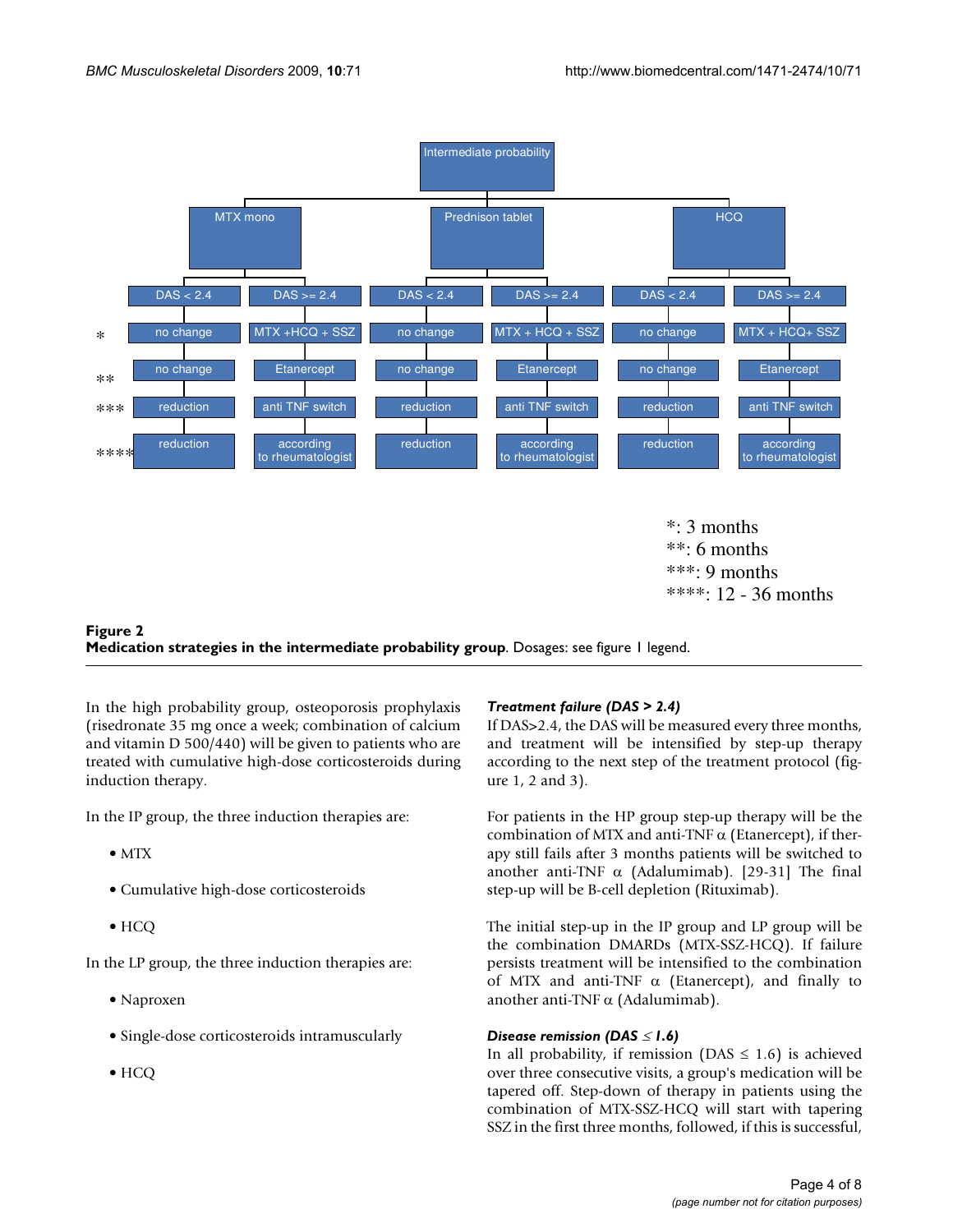

**Medication strategies in the low-probability group**. Dosages: see figure 1 legend. NSAID: Naproxen 1000 mg/day.

by tapering off MTX over three months and finally HCQ will be stopped. If patients using the combination of MTX and anti-TNF  $\alpha$  achieve remission, first the anti-TNF will be stopped and, if remission sustained, MTX is finally stopped. Patients achieving remission during B-cell depletion therapy, first of all B-cell depletion will be stopped and if this is successful, MTX will be tapered off.

## *Drug side-effects and concomitant drugs*

In the event of side effects or contra-indications for the study medication, patients will be treated with leflunomide 20 mg 1 dd. During follow-up, Non-Steroidal Anti-Inflammatory Drugs (NSAIDs) and intra-articular injections will be allowed. Safety monitoring of treatment will take place according to Dutch guidelines.

## *Data collection*

The primary outcome parameters are functional ability (HAQ), disease activity (DAS), and radiological joint damage (the modified Sharp van der Heijde score (modified SvH)).

The HAQ is a self-report functional status measure assessing eight activities 1.) dressing and grooming, 2.) arising, 3.) eating, 4.) walking, 5.) hygiene, 6.) reaching, 7.) gripping, and 8.) common daily activities.[32] For each of these categories, patients report the amount of difficulty they have performing two or three specific activities. The HAQ score is 0–3 with a minimal clinically important difference of 0.22.

The DAS includes the Ritchie articular index, the 44 swollen joint count, the Erythrocyte Sedimentation Rate, and a general health assessment on a VAS.[28] The DAS ranges between 0 and 10.

The modified SvH score will be used to determine the extent of joint damage.[33] Single-emulsion radiographs of the hands (posteroanterior view) and feet (anteroposterior view) will be obtained and digitized for blinded reading. Two independent blinded readers will score the radiographs of each patient by assessing joint erosions (0– 5 scale) and joint-space narrowing (0–4 scale) per joint.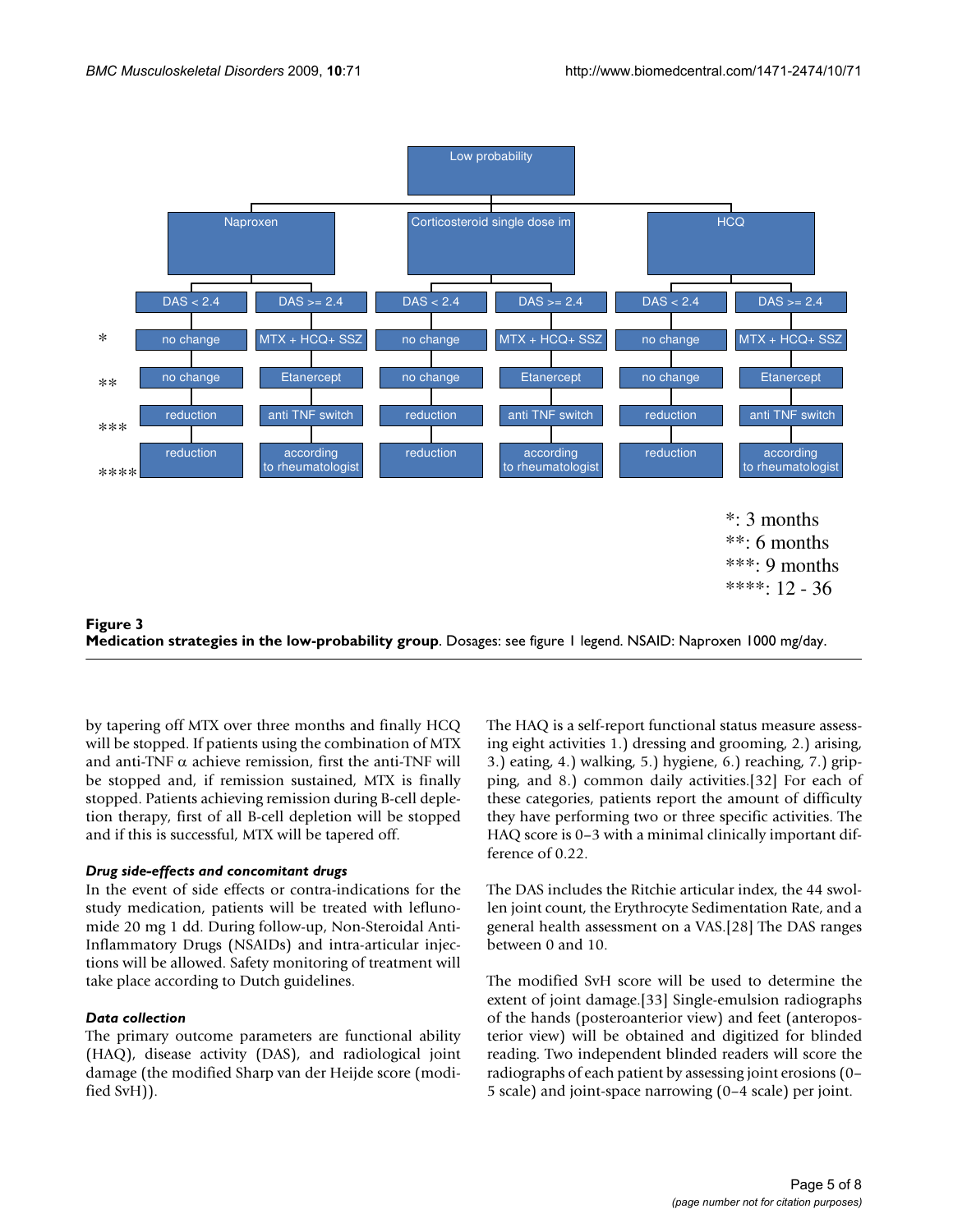The HAQ and DAS will be scored every three months, and X-ray data will be collected every six months over two years of follow-up.

Secondary outcome parameters will include 1.) WHO/ ILAR and EULAR Core-set measurements for clinical trials [34,35], 2.) self-assessed disease activity (RADAI)[36], and 3.) Quality of life on the basis of the SF-36 and the Euroqol [37,38].

Using self-reported questionnaires and chart data, additional data will be collected on direct and indirect healthcare costs, and adverse and seriously adverse events.

#### *Data monitoring and ethical approval*

This study is being monitored by a steering committee. To verify the data, the study coordinator, a member of the steering committee, will visit the participating centers frequently. All patient data collected during the study will be analyzed and documented according to Good Clinical Practice.

Ethical approval has been obtained from the Ethics Committees at Erasmus Medical Center, Sint Franciscus Gasthuis, Maasstad Hospital, Vlietland Hospital, Albert Schweitzer Hospital, The Oosterschelde Hospital, Hospital Walcheren, and ZorgSaam Hospital.

# **Statistics**

## *Sample size*

Sample-size calculations were based on the AUC HAQ using primary data from the BeST study[15], where the mean AUC HAQ of the combination therapy was 7.7 (SD 5.5) and the mean AUC HAQ of monotherapy was 10.5 (SD 7.4)

To detect this difference using a significance level of  $\alpha$  = 0.05 and a power of 80%, ninety patients are needed in each treatment arm. This number of patients is sufficient to detect a difference of 6.1 AUC DAS and 20% of patients with or without radiographic progression towards baseline (α = 0.05; power 80%).

In total, 810 patients will be needed. Allowing for a participation rate of 80%, 1012 patients will have to be screened, which corresponds with 337 patients in each probability group. With seven hospitals involved, we expect to recruit 34 eligible patients a month.

## *Analysis*

Baseline characteristics will be presented with descriptive statistics. Number, mean, standard deviation, and minimum and maximum values will be used for continuous data; and absolute and relative frequencies will be used for categorical data.

Data on the primary outcomes HAQ and DAS will be analyzed per strata of probability (HP, IP and LP) over time using the AUC (area under the curve), which is an appropriate method for detecting therapy difference early in the follow-up period. Analysis will be performed using intention-to-treat analysis and per-protocol analysis. Data on radiological progression will be analyzed using the nonparametric Mann-Whitney U test. All data will be analyzed using STATA 9.0 and R.

#### *Cost-effectiveness analysis*

In the study, direct and indirect costs will all be considered within the one-year period following randomization. Direct medical costs will be calculated on the basis of use of resources within the healthcare sector. Indirect costs are defined as the cost of production lost through illness or its treatment.

Medication use will be recorded on the basis of the trial medication prescribed and will be valued on the basis of national cost prices excluding value added tax (VAT) and markups for the acquisition and administration of medication. The use of over-the-counter medication will be recorded through patient questionnaires. The cost of overthe-counter medications will be calculated on the basis of retail prices.

Adverse events and serious adverse events will be recorded during the trial period. To estimate the average cost per type of adverse event, scenario studies will be conducted.

Data on medical care utilization outside the hospital and on absence from work will be collected using a patient questionnaire that includes questions on healthcare visits, medication, quality of life, and number of working days lost due to joint complaints or other disorders. As a basis for establishing the level of production losses, we will use the average income per person by age and gender for 2008–2010.

Cost data will be analyzed per probability stratum by comparing the three treatment groups in each stratum. Incremental cost-effectiveness ratios will be calculated by dividing the difference between the costs of the treatment strategies by the difference in the DAS and HAQ. At baseline, 6 months and 12 months, the effects of arthritis and therapy on utility will be measured using the EQ5d.

## **Discussion**

The overall objective of this study is to determine the most effective induction therapy for patients with early arthritis who are at risk of persistent arthritis. An important difference between this study and previous studies is that we are able to start treatment before patients have fulfilled the ACR criteria. To do so, we are being guided by the predic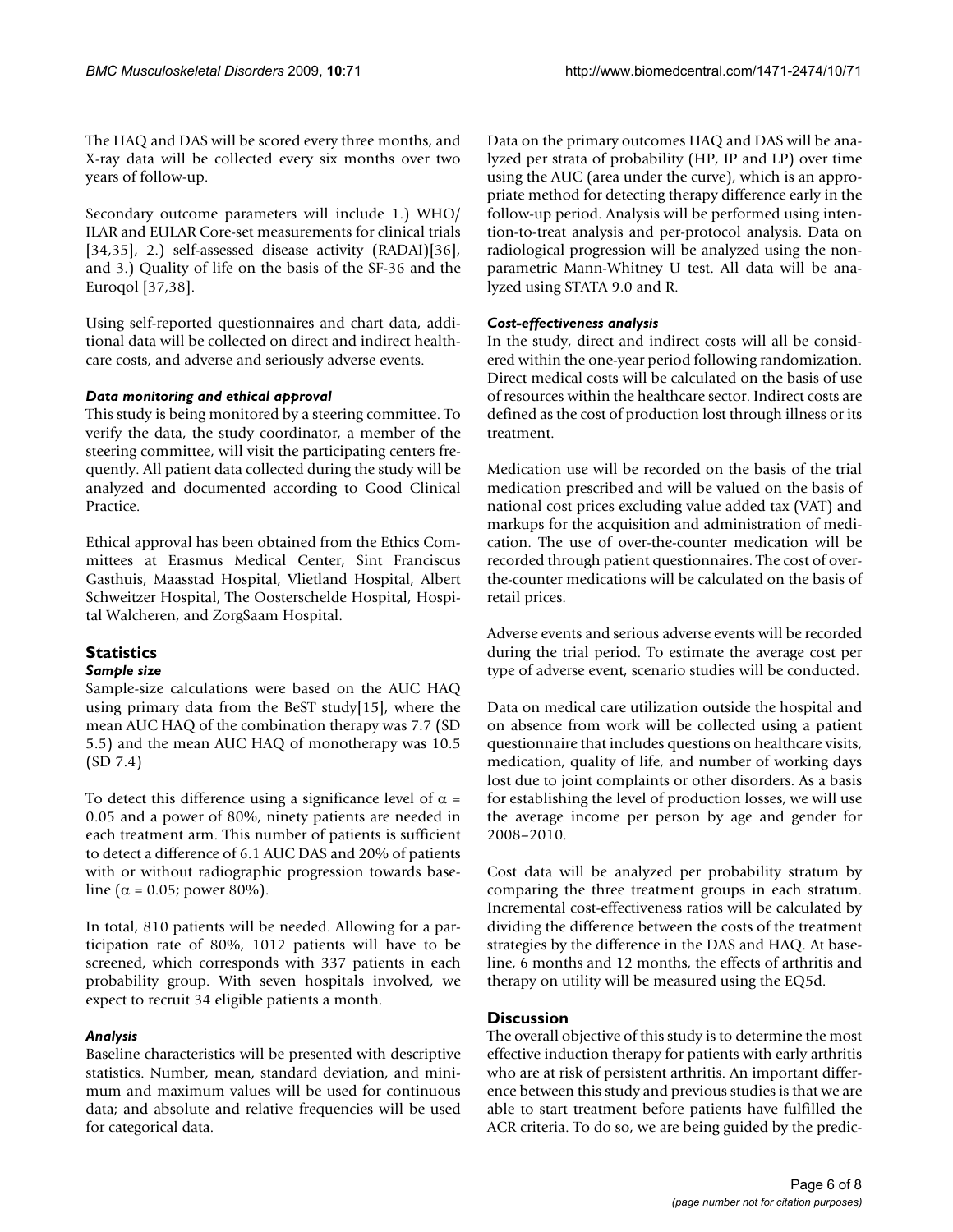tion model of Visser for early arthritis, which is used to stratify patients according to a low, intermediate or high risk of persistent arthritis. The induction therapies we use reflect current rheumatology practice, ranging from NSAIDs in the low probability group to combination DMARD therapy in the high probability group.

This study has two specific objectives focused on induction therapy in the HP group. The first is to establish whether MTX-monotherapy is as effective as combination DMARD therapy (MTX-SSZ-HCQ) in patients who are at a high risk of persistent arthritis. For although established RA combination therapy have been shown to perform better than monotherapy in terms of reducing disease activity and radiological progression [10-15,17,19,20], there is no evidence in early arthritis that monotherapy MTX is as effective as combination DMARD therapy, despite its accepted use in daily clinical practice. Moreover all these studies analyzing the combination of DMARDs show that their effectiveness may have been modified by corticosteroids.

Therefore the second specific objective concerns the use of corticosteroids. In daily practice corticosteroids are widely used as bridging therapy since the maximum therapeutic effect of DMARD will take at least three months. But until now, it is unclear what the starting dosage should be and for how long corticosteroids should be prescribed. We intend to establish whether one intramuscular bolus of prednisolone is as effective as the cumulative high dose over three months of oral prednisolone.

Our choice of treatment in the intermediate group was based on the 50% chance that people in this group have a self-limiting disease, which makes overtreatment an important issue. To be able to choose the optimal benefitharm ratio for these patients, we decided to include various treatment intensities, MTX being the most intensive. We expect single DMARD therapy to be safe, and that overtreatment will probably be less harmful than the risk of irreversible joint damage [39]. Furthermore, if any of these patients goes into remission, their medication will also be tapered off quickly.

Mild treatment options were chosen for patients in the low probability group, hardly any of whom are expected to progress to persistent arthritis.

The trial is being conducted in the southwestern Netherlands, and has been received with great enthusiasm by the participating centers, particularly because rheumatologists there feel that it will answer very practical questions. Because treatment choices have been made by consensus between all participating rheumatologists, it is likely that the results of the trial will be implemented easily in daily practice.

## **Competing interests**

The authors declare that they have no competing interests.

## **Authors' contributions**

The study was conceived by JMWH and AEAMW, with JMWH, MAMH, DZ and AEAMW participating in its design. The trial is being coordinated by AEAMW. The manuscript was prepared by SJJC, JJL and AEAMW. The final draft was read and approved by all authors.

#### **Acknowledgements**

The authors are grateful to all general practitioners and participants who are participating in this study. The study is funded by an unrestricted grant from Wyeth Pharmaceuticals.

#### **References**

- 1. Drossaers-Bakker KW, de Buck M, van Zeben D, Zwinderman AH, Breedveld FC, Hazes JM: **[Long-term course and outcome of](http://www.ncbi.nlm.nih.gov/entrez/query.fcgi?cmd=Retrieve&db=PubMed&dopt=Abstract&list_uids=10513799) [functional capacity in rheumatoid arthritis: the effect of dis](http://www.ncbi.nlm.nih.gov/entrez/query.fcgi?cmd=Retrieve&db=PubMed&dopt=Abstract&list_uids=10513799)[ease activity and radiologic damage over time.](http://www.ncbi.nlm.nih.gov/entrez/query.fcgi?cmd=Retrieve&db=PubMed&dopt=Abstract&list_uids=10513799)** *Arthritis Rheum* 1999, **42(9):**1854-1860.
- 2. Drossaers-Bakker KW, Kroon HM, Zwinderman AH, Breedveld FC, Hazes JM: **[Radiographic damage of large joints in long-term](http://www.ncbi.nlm.nih.gov/entrez/query.fcgi?cmd=Retrieve&db=PubMed&dopt=Abstract&list_uids=10986305) [rheumatoid arthritis and its relation to function.](http://www.ncbi.nlm.nih.gov/entrez/query.fcgi?cmd=Retrieve&db=PubMed&dopt=Abstract&list_uids=10986305)** *Rheumatology (Oxford)* 2000, **39(9):**998-1003.
- 3. Geuskens GA, Burdorf A, Evers AW, Hazes JM: **[Clear associations](http://www.ncbi.nlm.nih.gov/entrez/query.fcgi?cmd=Retrieve&db=PubMed&dopt=Abstract&list_uids=18688915) between demographic and psychosocial factors and health[related quality of life in patients with early inflammatory](http://www.ncbi.nlm.nih.gov/entrez/query.fcgi?cmd=Retrieve&db=PubMed&dopt=Abstract&list_uids=18688915) [joint complaints.](http://www.ncbi.nlm.nih.gov/entrez/query.fcgi?cmd=Retrieve&db=PubMed&dopt=Abstract&list_uids=18688915)** *J Rheumatol* 2008, **35(9):**1754-1761.
- 4. Geuskens GA, Hazes JM, Barendregt PJ, Burdorf A: **[Predictors of](http://www.ncbi.nlm.nih.gov/entrez/query.fcgi?cmd=Retrieve&db=PubMed&dopt=Abstract&list_uids=19137203) [sick leave and reduced productivity at work among persons](http://www.ncbi.nlm.nih.gov/entrez/query.fcgi?cmd=Retrieve&db=PubMed&dopt=Abstract&list_uids=19137203) [with early inflammatory joint conditions.](http://www.ncbi.nlm.nih.gov/entrez/query.fcgi?cmd=Retrieve&db=PubMed&dopt=Abstract&list_uids=19137203)** *Scand J Work Environ Health* 2008, **34(6):**420-429.
- 5. Geuskens GA, Hazes JM, Barendregt PJ, Burdorf A: **[Work and sick](http://www.ncbi.nlm.nih.gov/entrez/query.fcgi?cmd=Retrieve&db=PubMed&dopt=Abstract&list_uids=18821663) [leave among patients with early inflammatory joint condi](http://www.ncbi.nlm.nih.gov/entrez/query.fcgi?cmd=Retrieve&db=PubMed&dopt=Abstract&list_uids=18821663)[tions.](http://www.ncbi.nlm.nih.gov/entrez/query.fcgi?cmd=Retrieve&db=PubMed&dopt=Abstract&list_uids=18821663)** *Arthritis Rheum* 2008, **59(10):**1458-1466.
- 6. Jantti J, Aho K, Kaarela K, Kautiainen H: **[Work disability in an](http://www.ncbi.nlm.nih.gov/entrez/query.fcgi?cmd=Retrieve&db=PubMed&dopt=Abstract&list_uids=10556269) [inception cohort of patients with seropositive rheumatoid](http://www.ncbi.nlm.nih.gov/entrez/query.fcgi?cmd=Retrieve&db=PubMed&dopt=Abstract&list_uids=10556269) [arthritis: a 20 year study.](http://www.ncbi.nlm.nih.gov/entrez/query.fcgi?cmd=Retrieve&db=PubMed&dopt=Abstract&list_uids=10556269)** *Rheumatology (Oxford)* 1999, **38(11):**1138-1141.
- 7. Katz PP: **[The impact of rheumatoid arthritis on life activities.](http://www.ncbi.nlm.nih.gov/entrez/query.fcgi?cmd=Retrieve&db=PubMed&dopt=Abstract&list_uids=8605266)** *Arthritis Care Res* 1995, **8(4):**272-278.
- 8. Silman A, Hochberg M, eds: **Epidemiology of the Rheumatic Diseases Second Edition.** Oxford: Oxford University Press; 2001.
- 9. Huizinga TW, Machold KP, Breedveld FC, Lipsky PE, Smolen JS: **[Cri](http://www.ncbi.nlm.nih.gov/entrez/query.fcgi?cmd=Retrieve&db=PubMed&dopt=Abstract&list_uids=12115216)[teria for early rheumatoid arthritis: from Bayes' law revis](http://www.ncbi.nlm.nih.gov/entrez/query.fcgi?cmd=Retrieve&db=PubMed&dopt=Abstract&list_uids=12115216)[ited to new thoughts on pathogenesis.](http://www.ncbi.nlm.nih.gov/entrez/query.fcgi?cmd=Retrieve&db=PubMed&dopt=Abstract&list_uids=12115216)** *Arthritis Rheum* 2002, **46(5):**1155-1159.
- 10. Boers M, Verhoeven AC, Markusse HM, Laar MA van de, Westhovens R, van Denderen JC, van Zeben D, Dijkmans BA, Peeters AJ, Jacobs P, *et al.*: **[Randomised comparison of combined step](http://www.ncbi.nlm.nih.gov/entrez/query.fcgi?cmd=Retrieve&db=PubMed&dopt=Abstract&list_uids=9251634)[down prednisolone, methotrexate and sulphasalazine with](http://www.ncbi.nlm.nih.gov/entrez/query.fcgi?cmd=Retrieve&db=PubMed&dopt=Abstract&list_uids=9251634) [sulphasalazine alone in early rheumatoid arthritis.](http://www.ncbi.nlm.nih.gov/entrez/query.fcgi?cmd=Retrieve&db=PubMed&dopt=Abstract&list_uids=9251634)** *Lancet* 1997, **350(9074):**309-318.
- 11. Calguneri M, Pay S, Caliskaner Z, Apras S, Kiraz S, Ertenli I, Cobankara V: **[Combination therapy versus monotherapy for](http://www.ncbi.nlm.nih.gov/entrez/query.fcgi?cmd=Retrieve&db=PubMed&dopt=Abstract&list_uids=10609068) [the treatment of patients with rheumatoid arthritis.](http://www.ncbi.nlm.nih.gov/entrez/query.fcgi?cmd=Retrieve&db=PubMed&dopt=Abstract&list_uids=10609068)** *Clin Exp Rheumatol* 1999, **17(6):**699-704.
- 12. Donahue KE, Gartlehner G, Jonas DE, Lux LJ, Thieda P, Jonas BL, Hansen RA, Morgan LC, Lohr KN: **[Systematic review: compara](http://www.ncbi.nlm.nih.gov/entrez/query.fcgi?cmd=Retrieve&db=PubMed&dopt=Abstract&list_uids=18025440)**tive effectiveness and harms of disease-modifying medications for rheumatoid arthritis. Ann Intern Med 2008. [tions for rheumatoid arthritis.](http://www.ncbi.nlm.nih.gov/entrez/query.fcgi?cmd=Retrieve&db=PubMed&dopt=Abstract&list_uids=18025440) **148(2):**124-134.
- 13. Gartlehner G, Hansen RA, Jonas BL, Thieda P, Lohr KN: **[The com](http://www.ncbi.nlm.nih.gov/entrez/query.fcgi?cmd=Retrieve&db=PubMed&dopt=Abstract&list_uids=17225293)parative efficacy and safety of biologics for the treatment of [rheumatoid arthritis: a systematic review and metaanalysis.](http://www.ncbi.nlm.nih.gov/entrez/query.fcgi?cmd=Retrieve&db=PubMed&dopt=Abstract&list_uids=17225293)** *J Rheumatol* 2006, **33(12):**2398-2408.